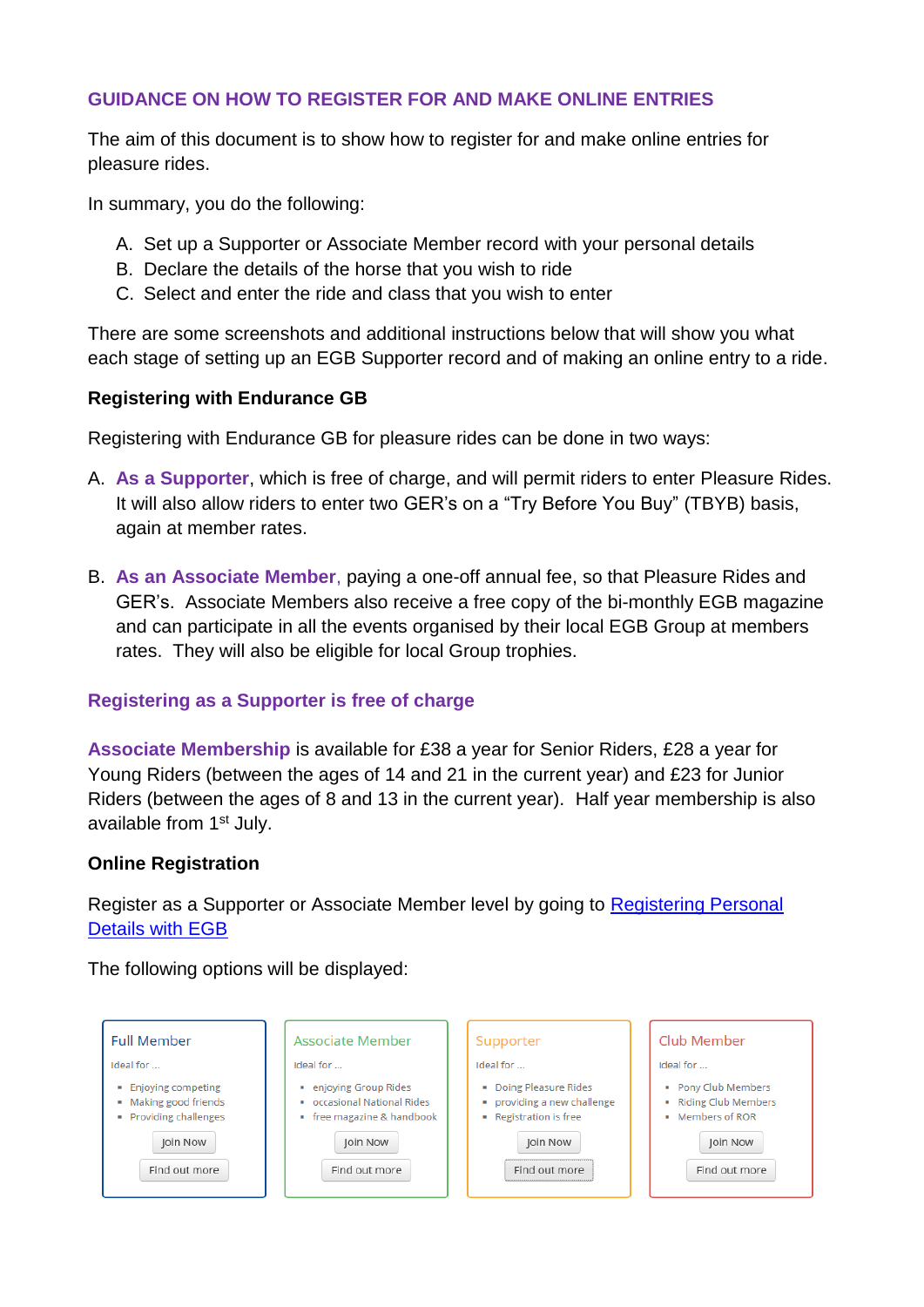To become a **Supporter**, click on "Join Now" in the yellow Supporter box. To join as an **Associate Member**, click on "Join Now" in the green Associate Member box.

See Screenshots and Notes 1 for guidance on registering as a Supporter or an Associate Member below.

Once the online membership form is completed, you will receive an email confirming your Supporter number and password or Associate Membership number and password. These should be noted and kept in a safe place as they will be needed to enter a ride. The email will include an ID Card as an attachment which should be printed and taken to every EGB event.

## **Declaring your Horse Details**

The details of each horse to be ridden in any EGB ride should now be entered. You can do this easily by logging into your Account (your EGB number and password will have been sent to you in an email, see above). You can login by clicking on "Login" on the right-hand side of the blue menu bar at the top of the EGB website [\(www.endurancegb.co.uk/main/\)](http://www.endurancegb.co.uk/main/).

Alternatively, if you have registered as a supporter, when you have completed that section it will then give you the option to click "register a pleasure horse"

Declaring a horse is free of charge.

See Screenshot and Notes 2 below for guidance on declaring details of your horse(s). **Please remember to click on the Pleasure Horse radio button** otherwise you will be charged for a Registered Horse. Also, note that you will be required to enter the Passport Number of your horse. The email will include a Horse Identification Card as an attachment which you should print and take with you to all EGB events.

# **Entering a Ride**

**See Screenshots and Notes 3 below for guidance on entering rides.**

### **Making a Payment for a Ride Entry**

Having completed the ride entry, please click on the **"Make Payment"** button in your members' account page. You will be asked to make your payment by credit or debit card.

### **Ride Information**

As a result of making your entry online, you will usually receive your ride information pack individually by post, usually no less than 5 working days before the ride date. However, please note that some ride organisers are electing to email their ride information pack, so keep an eye on your email as well.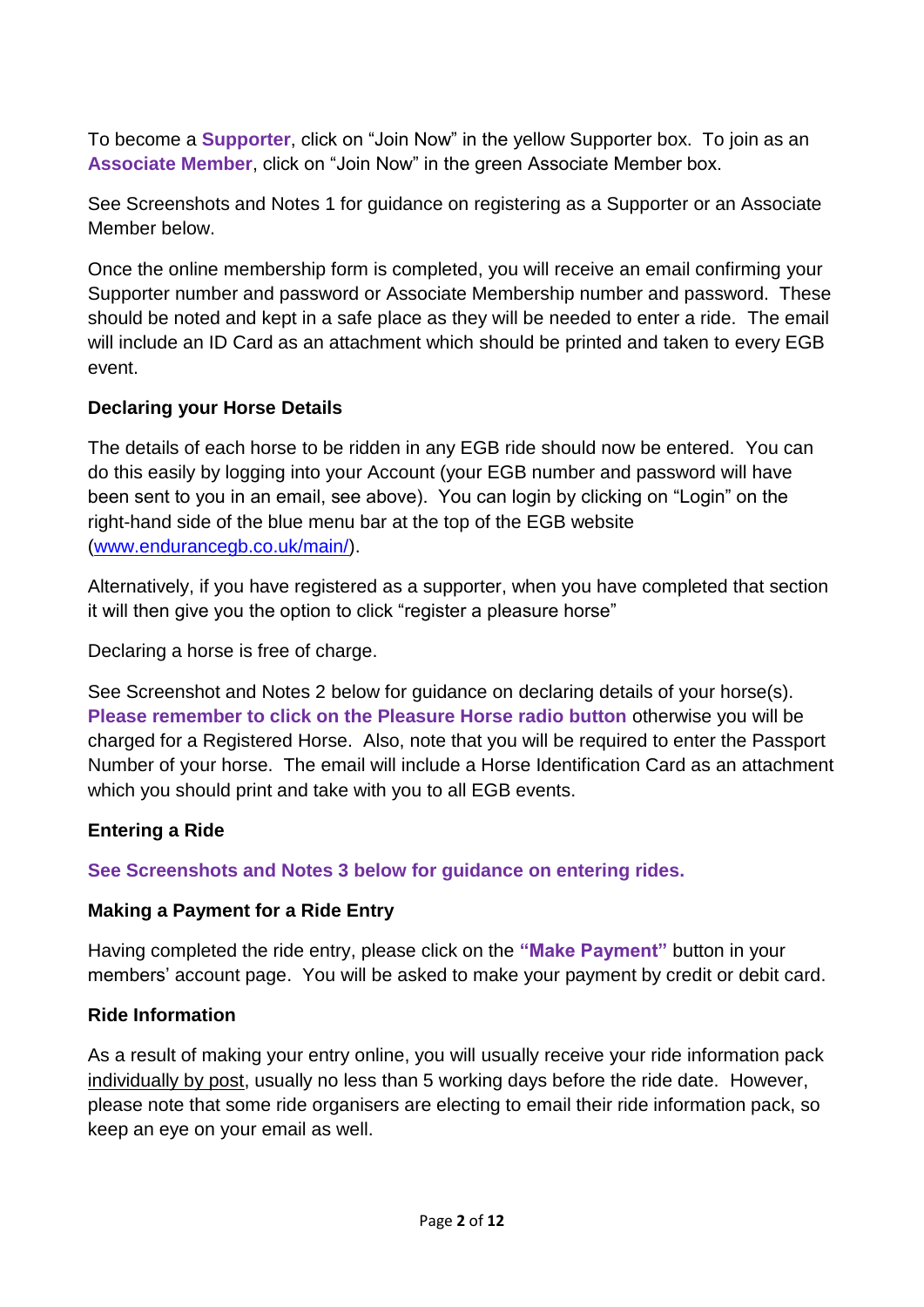# **Screenshots and Notes 1: Registering with Endurance GB**

Please ensure that the Supporter or Associate Member radio button is clicked whichever is appropriate.  $\prime$  $\prime$ 

| New Members - You can join by completing the form below or you can down load a membership form or<br>you can contact the EGM office. You will then receive your membership pack - all you need for you and |              |                  |        |
|------------------------------------------------------------------------------------------------------------------------------------------------------------------------------------------------------------|--------------|------------------|--------|
| your horse to start enjoying our lovely rides!                                                                                                                                                             |              |                  |        |
| Lapsed Members If you are a current mymber or lapsed member, you can renew on line. Please login                                                                                                           |              |                  |        |
| and follow the payment links.                                                                                                                                                                              |              |                  |        |
| All riders under 18yo must ensure Vat the address/contact of their parent/guardian is included on the                                                                                                      |              |                  |        |
| form. The parent/guardian must also give permission for the rider to join and provide a contact name.                                                                                                      |              |                  |        |
|                                                                                                                                                                                                            |              |                  |        |
| Please note that HALF YEAR MEMBERSHIP is available to NEW MEMBERS and to lapsed members                                                                                                                    |              |                  |        |
| from 1 July of the current membership year.                                                                                                                                                                |              |                  |        |
|                                                                                                                                                                                                            |              |                  |        |
|                                                                                                                                                                                                            |              |                  |        |
| Location: @ UK O Over<br>eas                                                                                                                                                                               |              |                  |        |
| Option                                                                                                                                                                                                     | Joining Fee  | <b>Full Year</b> |        |
| O Full / Senior, aged /<br>2 or over                                                                                                                                                                       | £15.00       | £60.00           |        |
|                                                                                                                                                                                                            |              |                  |        |
| O Veteran, aged 60<br>or over                                                                                                                                                                              | £15.00       | £60.00           |        |
| (C) Jun<br>or, aged 8 to 13 inclusive                                                                                                                                                                      | £15.00       | £40.00           |        |
| OYo<br>ung, aged 14 to 21 inclusive                                                                                                                                                                        | £15.00       | £50.00           |        |
| Oι<br>fe Member, aged 22 or over                                                                                                                                                                           | £15.00       | £650.00          |        |
| <b>Non-Rig</b><br>ing, of any age                                                                                                                                                                          | £0.00        | £30.00           |        |
| C Associate Member                                                                                                                                                                                         | £0.00        | £38.00           |        |
| ∪ Jur<br>lor Associate, aged 8 to 13 inclusive                                                                                                                                                             | £0.00        | £23.00           |        |
| oung Associate, 14 to 21 inclusive                                                                                                                                                                         | £0.00        | £28.00           |        |
| O Supporter or Club                                                                                                                                                                                        | £0.00        | £0.00            |        |
| Payment Due [2018]                                                                                                                                                                                         | <b>TOTAL</b> |                  | £38.00 |

# See below for next screenshot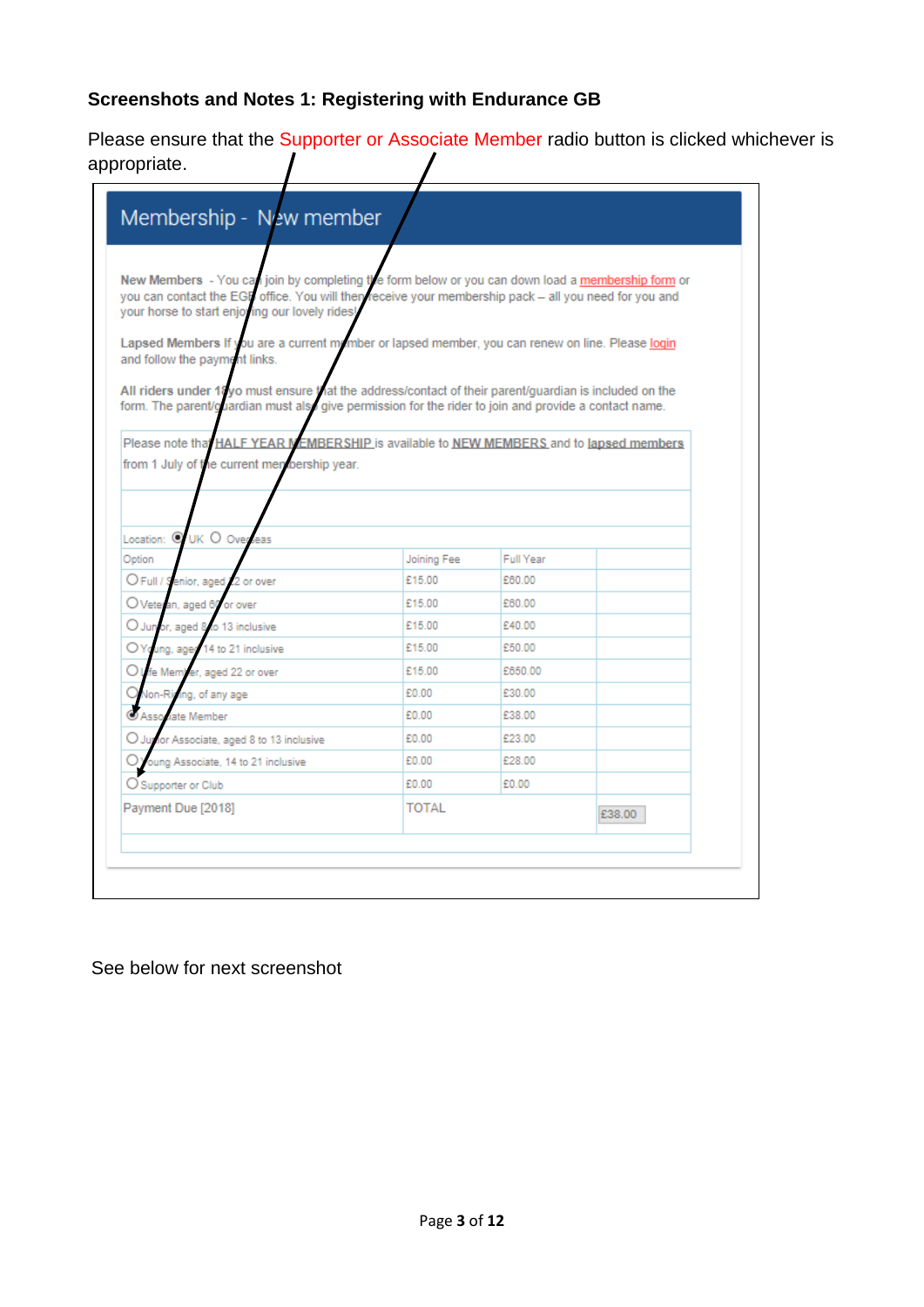Please provide all your personal details below. It's easy to miss the **"Are you a UK citizen?"** radio button!!

| <b>Personal Details</b>                                                       |                                                                                                                                                                                                                                         |
|-------------------------------------------------------------------------------|-----------------------------------------------------------------------------------------------------------------------------------------------------------------------------------------------------------------------------------------|
| <b>Title</b>                                                                  | Mr (Mister)                                                                                                                                                                                                                             |
| Forename                                                                      |                                                                                                                                                                                                                                         |
| Surname                                                                       |                                                                                                                                                                                                                                         |
| Address                                                                       |                                                                                                                                                                                                                                         |
|                                                                               |                                                                                                                                                                                                                                         |
| Town or City                                                                  |                                                                                                                                                                                                                                         |
| County or Country                                                             |                                                                                                                                                                                                                                         |
| Postcode                                                                      |                                                                                                                                                                                                                                         |
| Phone                                                                         |                                                                                                                                                                                                                                         |
| Mobile                                                                        |                                                                                                                                                                                                                                         |
| Are you a UK Citizen?                                                         | OYes ONo                                                                                                                                                                                                                                |
| <b>EGB Office for further details</b>                                         | If you are not a UK Citizen then you must seek permission to compete from your National Federation. Please contact the                                                                                                                  |
| Fmail                                                                         |                                                                                                                                                                                                                                         |
| Confirm Email                                                                 |                                                                                                                                                                                                                                         |
| Gender                                                                        | Female $\vee$                                                                                                                                                                                                                           |
| Group Name                                                                    | Default Group                                                                                                                                                                                                                           |
| please EMAIL the office                                                       | Note: You will be automatically allocated to the EGB group for the area in which you live. If you want to change this,                                                                                                                  |
| Date of Birth of Rider (d/m/yyyy)                                             |                                                                                                                                                                                                                                         |
|                                                                               | Please provide your date of birth if you are 25 years old or under to help Endurance GB contribute to the PE & Sports<br>Strategy for Young People. You must provide your date of birth if you are a Junior or Young Rider (see below). |
| Parent or Guardian Name (Required if under 18 years old)                      |                                                                                                                                                                                                                                         |
| Note: Address and email should be that of the Parent or Guardian if under 18. |                                                                                                                                                                                                                                         |
| Level (Novice, Open or Advanced)                                              | NOVCE (Novice) $\vee$                                                                                                                                                                                                                   |
| Veteran Rider?                                                                |                                                                                                                                                                                                                                         |
| current membership year.                                                      | To be eligible for Veteran Awards (Optional) please tick here if you are a Veteran Rider, that is 60 years old or over in the                                                                                                           |

See below for next screenshot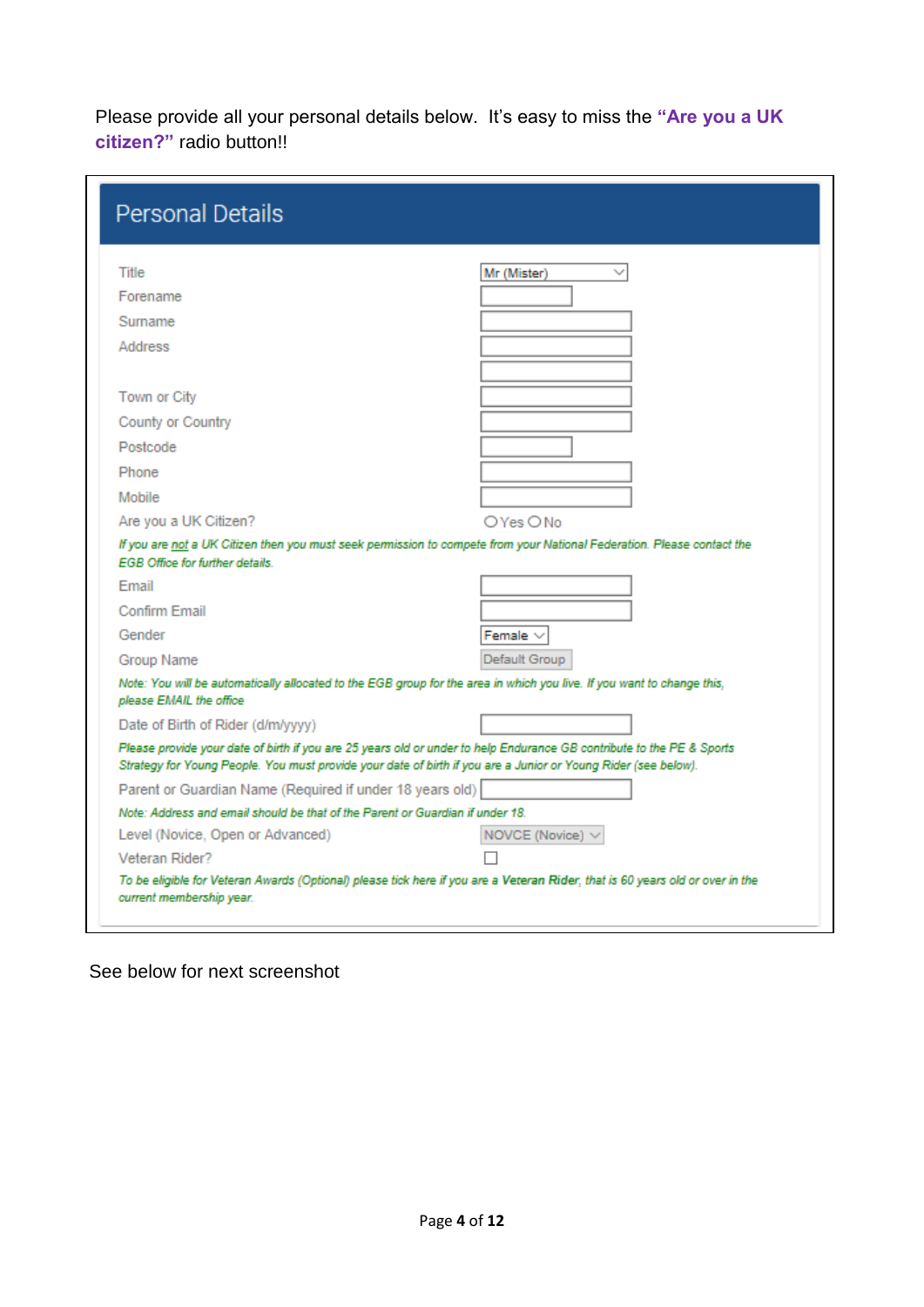You are almost done now. Just complete the last few questions and then click on "Apply for Membership" at the bottom of the page.

| Confirmation                                                                                                                                                                                    |
|-------------------------------------------------------------------------------------------------------------------------------------------------------------------------------------------------|
| The annual membership period is from 1 January to 31 December.                                                                                                                                  |
| <b>IMPORTANT:</b> Current members of Endurance GB should note that their insurance will lapse on the 31<br>December unless their membership for the new membership year is renewed before then. |
| All membership not renewed before 1 April of the current membership year will be deemed as lapsed<br>and set to type "Supporter".                                                               |
| From where did you hear about EGB membership? -- Select one --                                                                                                                                  |
| $\Box$ Please tick here if you do not wish to receive promotional material from EGB sponsors                                                                                                    |
| Date: 04 March 2018<br>agree to the Terms & Conditions Click here to view                                                                                                                       |
| <b>APPI Y FOR MEMBERSHIP</b>                                                                                                                                                                    |

See below for the order form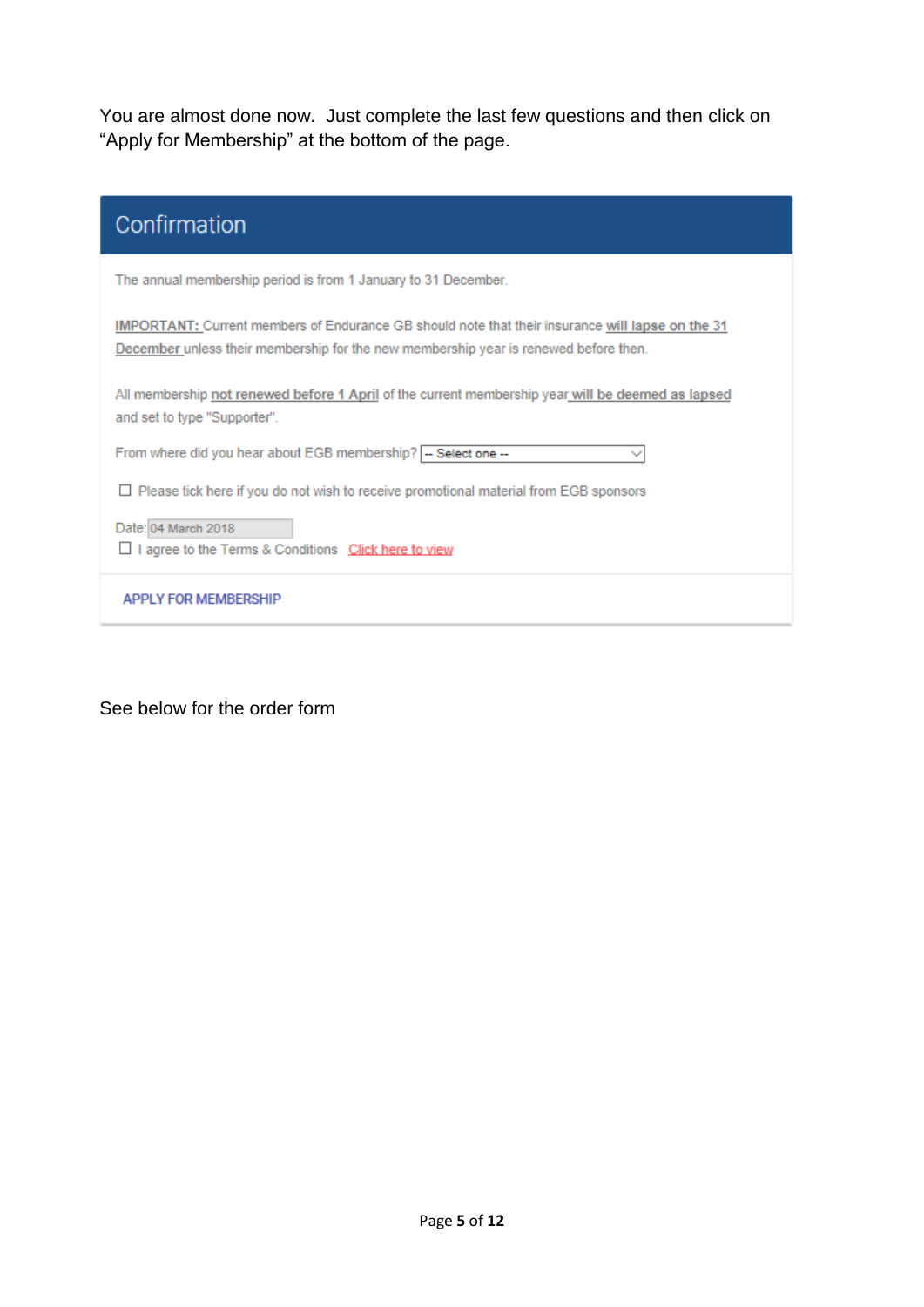### **Order Form**

**Registering as a Supporter is free of charge**, so no payment is due. You will then receive an email confirming your EGB Supporter Number and notifying you of your default password (which can be changed to something more memorable after logging in for the first time). A Supporter card will also be attached which should be printed and taken with you to all EGB events. You will then be invited to enter the details of your horse or horses straight away – see **Declaring Details of a Horse** below.

**Associate Members** will be asked to pay using the "Order Form" below. You can elect to Auto-Renew your membership at the beginning of the year by ticking the "Auto-Renew Membership" box.

Click on "Make Payment" to be transferred to the SagePay payment screen and make your payment using a debit or credit card.

You will then receive an email confirming your EGB Associate Membership Number and notifying of your default password (which can be changed to something more memorable after logging in for the first time). An Associate Membership card will also be attached which should be printed and taken with you to all EGB events.

| Thank you for completing the application form. Now please complete your order with a payment. |
|-----------------------------------------------------------------------------------------------|
| £38.00                                                                                        |
|                                                                                               |
|                                                                                               |
| <b>TOTAL £38.00</b>                                                                           |
| <b>MAKE PAYMENT</b>                                                                           |
| Secured by<br><b>VISA</b><br>sa                                                               |
|                                                                                               |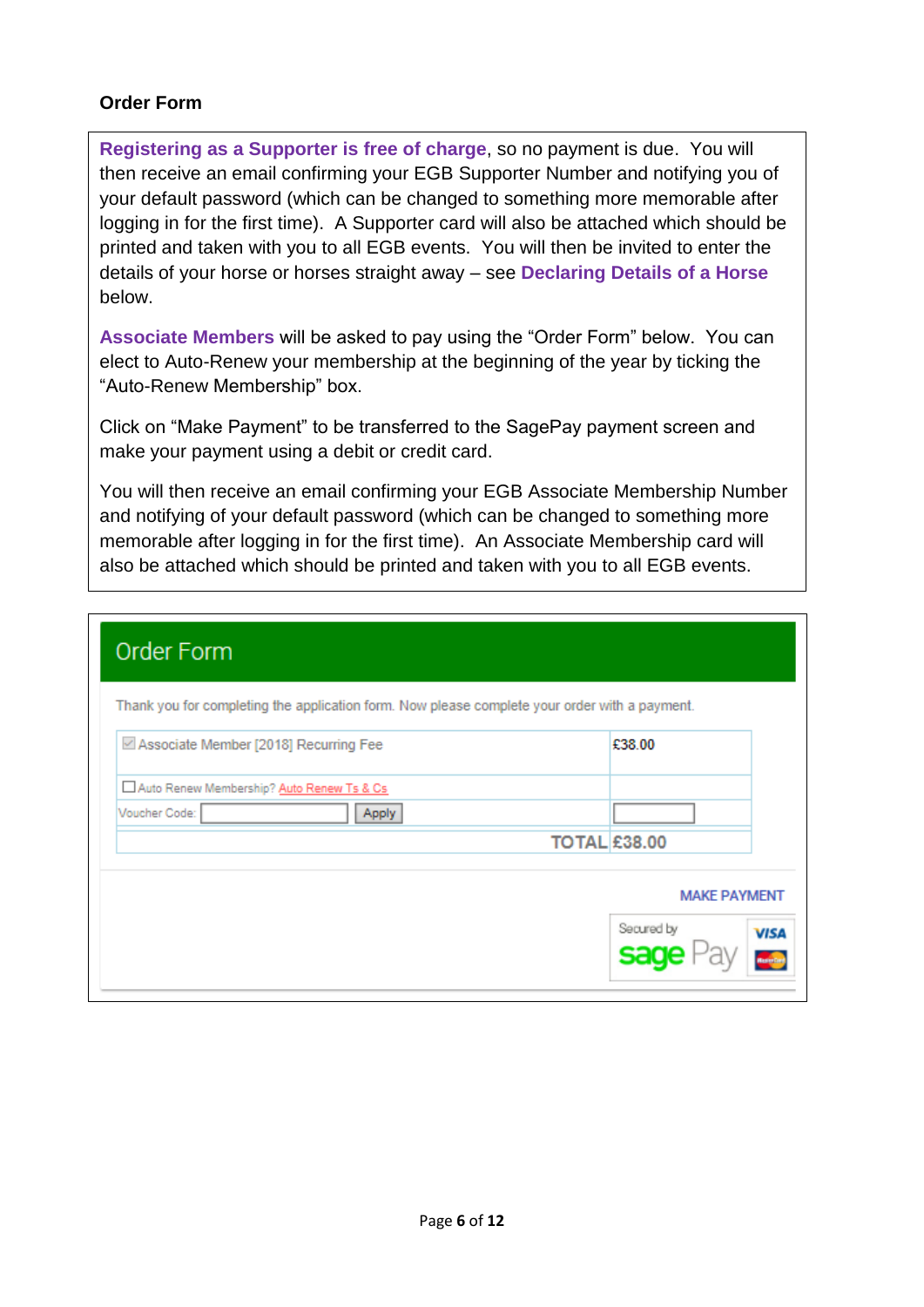### **Screenshots and Notes 2: Declaring Details of a Horse**

Supporters and Associate Members can enter details of their horse or horses by scrolling down to this section of their EGB members' account. A new horse can be added by clicking on "Register New Horse" in the left-hand "Horses" pane. Existing horse records can be amended by selecting the required horse in the pull-down box and then clicking on "View Edit Record".

Please now go to the next page to see what horse details are needed.

| <b>Horses</b>                                                                                                                                                                                                                               | <b>Rides</b>                                                                                                                     | Delegation                                                                                                                                                                                                                                                                                                                                                                                                                                                                                                                      |
|---------------------------------------------------------------------------------------------------------------------------------------------------------------------------------------------------------------------------------------------|----------------------------------------------------------------------------------------------------------------------------------|---------------------------------------------------------------------------------------------------------------------------------------------------------------------------------------------------------------------------------------------------------------------------------------------------------------------------------------------------------------------------------------------------------------------------------------------------------------------------------------------------------------------------------|
| <b>Horse Registrations</b><br>Summary<br>0 horses registered [2018]<br>0 horses on file - not registered<br><b>Selected Horse</b><br>No horses on record<br><b>VIEW/EDIT RECORD</b><br><b>REPLACEMENT CARD</b><br><b>REGISTER NEW HORSE</b> | Click here to enter a new ride<br><b>Online Rides Summary</b><br>No Ride Entry Fees outstanding.<br><b>EXISTING RIDE ENTRIES</b> | This area allows you to delegate authority<br>for another user to enter your horses or to<br>enter you in a ride. Please note that any<br>person you delegate this authority to may<br>also see your name and address<br>information and that this information will<br>be sent to Ride Organisers.<br>-- New or Select --<br>Select Member from List to view/edit current<br>delegation permissions<br>Member No.:<br>Sumame:<br>□ Can Enter My Horses<br>□ Can Enter me as Rider<br><b>NEW</b><br><b>SAVE</b><br><b>DELETE</b> |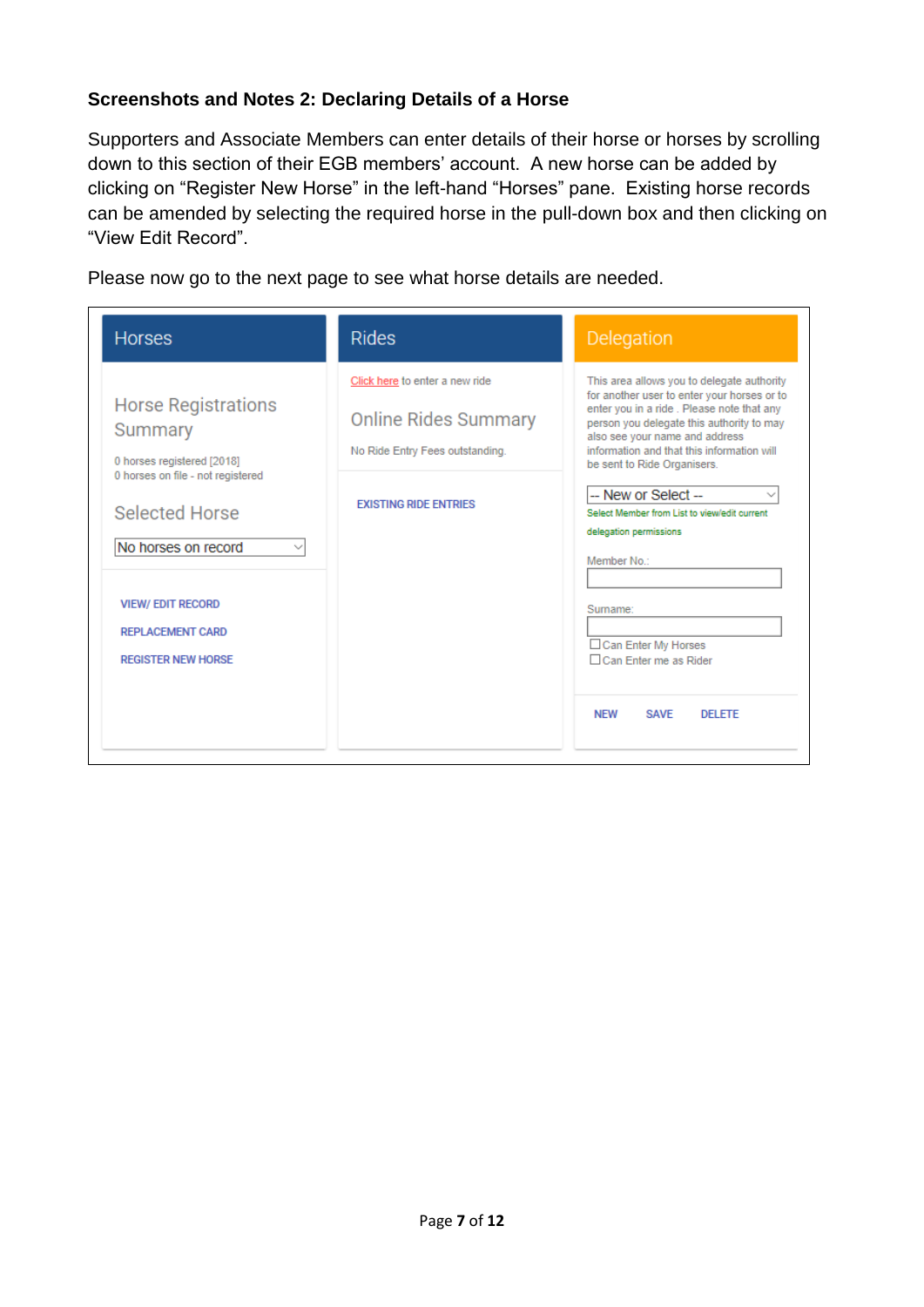### **Declaring Details of a Horse – basic details**

Please remember to click on the Pleasure Horse radio button otherwise you will be charged for a Registered Horse. Also, note that you will be required to enter the Passport Number of your horse.

The values shown in the screenshot below for colour, gender, height, year foaled and level are defaults only. Level should remain as NOVICE.

Note that you will be required to enter the Passport Number (UELN) of your horse so this document should be readily available.

|                                                                 | If you prefer to register by mail, a Registration Form can be downloaded by clicking                                                                                                         |
|-----------------------------------------------------------------|----------------------------------------------------------------------------------------------------------------------------------------------------------------------------------------------|
| here.                                                           |                                                                                                                                                                                              |
|                                                                 |                                                                                                                                                                                              |
| egistered Horse                                                 |                                                                                                                                                                                              |
| • Pleasure Horse                                                |                                                                                                                                                                                              |
|                                                                 | There is no charge to register a Pleasure Horse, but such a horse cannot take part in Graded<br>Rides or Competitive Rides. To change a horse to "Registered", select the "Registered Horse" |
|                                                                 | option (Full Members Only), click "Update" and follow the payment links. Note: Previously                                                                                                    |
|                                                                 | registered horses will revert to "Pleasure Horse" if not renewed at the start of the season, but can                                                                                         |
| be re-registered by following the same steps.                   |                                                                                                                                                                                              |
| Exisiting Log Book Society                                      | New registration - no existing logbook ▼                                                                                                                                                     |
| Existing Number                                                 | New                                                                                                                                                                                          |
|                                                                 | If the horse has an Existing Log Book with another society then please comple the details above.                                                                                             |
|                                                                 |                                                                                                                                                                                              |
| Horse Name                                                      |                                                                                                                                                                                              |
| Passport No (UELN)                                              |                                                                                                                                                                                              |
| Note: Horses MUST be registered with the name on their passport |                                                                                                                                                                                              |
| Colour                                                          | APAL (Appaloosa)<br>۷                                                                                                                                                                        |
| Gender                                                          | G (Gelding) v                                                                                                                                                                                |
| Height                                                          | 14.1 (Fourteen Hands One Inch)                                                                                                                                                               |
| Year Foaled                                                     | 2012 (5yo) ▼                                                                                                                                                                                 |
| Microchip Number                                                |                                                                                                                                                                                              |
| Freeze Brand Number                                             |                                                                                                                                                                                              |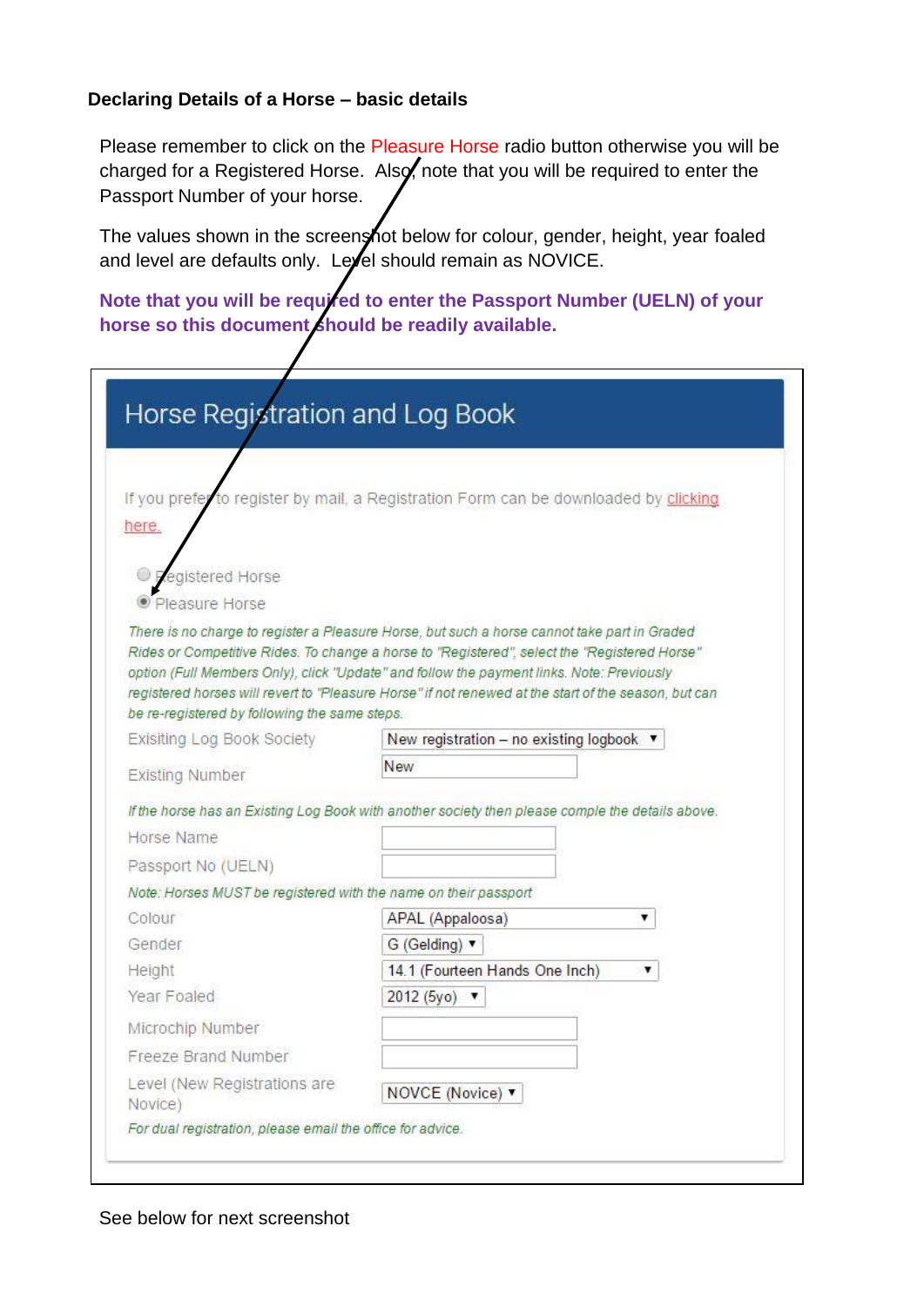## **Declaring Details of a Horse – Breed Details and Confirmation**

Note these details are only necessary for horses registered with a recognised Breed Society and are not necessary for Pleasure Horses.

| Breeding Details (Reg. Only)                                                                               |                                                                                                                                                                                                              |
|------------------------------------------------------------------------------------------------------------|--------------------------------------------------------------------------------------------------------------------------------------------------------------------------------------------------------------|
| Sire Name<br>Sire Passport No (UELN) if known<br>Dam Name<br>Dam Passport No (UELN) if known<br>Home Bred? | Please enter "Unknown" if the name or passport number of either the Sire or Dam is not known.                                                                                                                |
| Registered with a Breed Society?                                                                           | If the horse IS registered with a Breed Society, please complete the Breed (e.g. WPC/PBA) and                                                                                                                |
| Cert No<br><b>Breed</b>                                                                                    | None                                                                                                                                                                                                         |
| <b>Breed Certificate Number</b><br>make sure the Horse Name is clear and matches the Passport Name.        | Unless already on file with EGB, please send a PHOTOCOPY of the Breed Certificate to the Office.<br>Alterntively you can send an image via email to <u>office@endurancegb.co.uk</u> . In either case, please |

| Confirmation                                                  |                            |
|---------------------------------------------------------------|----------------------------|
| Registration Fee (due annually)<br>0.00<br>Date 04 March 2017 |                            |
| agree to the Terms & Conditions Click here to view            |                            |
| APPLY FOR NEW REGISTRATION                                    | <b>CANCEL &amp; RETURN</b> |

After clicking "Apply for New Registration", you will be sent an email confirming EGB's Horse ID number and attaching a Horse ID card, which should be printed and taken with you to all EGB events.

Click on "Apply for New Registration" or "Update My Horse Details" will return you to your main EGB account page.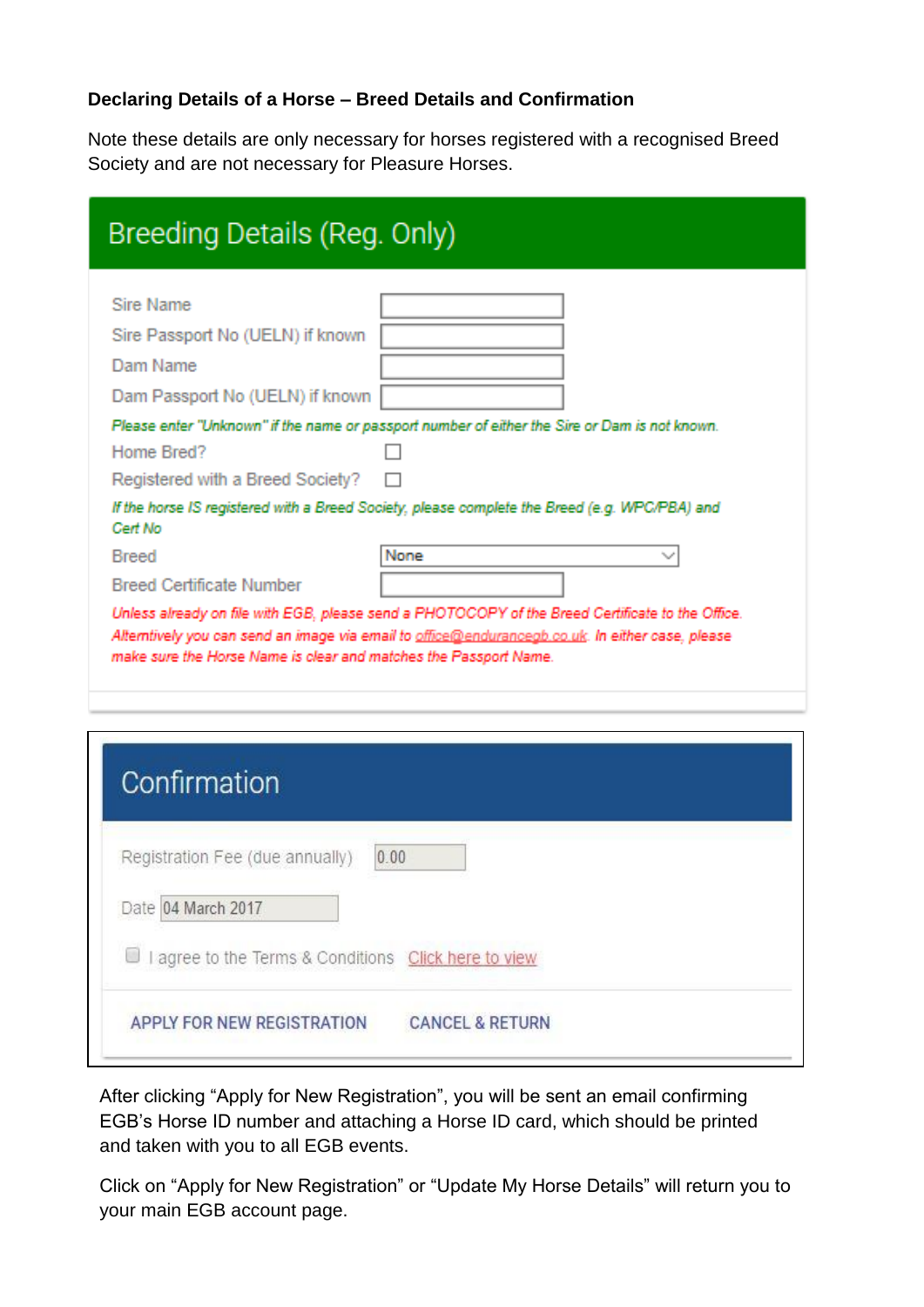# **Screenshots 3: Making and Amending Entries**

The screenshot below shows the section of the account for declared horses and rides entered. Do not worry about the Delegation section for the time-being.

Please click on **Click here** under the middle "Rides" pane to enter a new ride. **Please remember that you must be logged into your account to enter a ride.**

| <b>Horses</b>                                                                                                                                                                                                                                | <b>Rides</b>                                                                                                                     | Delegation                                                                                                                                                                                                                                                                                                                                                                                                                                                                                                                       |
|----------------------------------------------------------------------------------------------------------------------------------------------------------------------------------------------------------------------------------------------|----------------------------------------------------------------------------------------------------------------------------------|----------------------------------------------------------------------------------------------------------------------------------------------------------------------------------------------------------------------------------------------------------------------------------------------------------------------------------------------------------------------------------------------------------------------------------------------------------------------------------------------------------------------------------|
| <b>Horse Registrations</b><br>Summary<br>0 horses registered [2018]<br>0 horses on file - not registered<br><b>Selected Horse</b><br>No horses on record<br><b>VIEW/ EDIT RECORD</b><br><b>REPLACEMENT CARD</b><br><b>REGISTER NEW HORSE</b> | Click here to enter a new ride<br><b>Online Rides Summary</b><br>No Ride Entry Fees outstanding.<br><b>EXISTING RIDE ENTRIES</b> | This area allows you to delegate authority<br>for another user to enter your horses or to<br>enter you in a ride. Please note that any<br>person you delegate this authority to may<br>also see your name and address<br>information and that this information will<br>be sent to Ride Organisers.<br>-- New or Select --<br>Select Member from List to view/edit current<br>delegation permissions<br>Member No.:<br>Surname:<br>□ Can Enter My Horses<br>□ Can Enter me as Rider<br><b>NFW</b><br><b>SAVE</b><br><b>DELETE</b> |

**Click on "Existing Ride Entries" to see a list of rides entered so far (see below).** You can amend the details of an entry or withdraw an entry by clicking on the "View/Change" button adjacent to the relevant entry in the list.

| <b>Your Ride Entries</b>                                                                                                                                         |                                                  |              |              |               |               |
|------------------------------------------------------------------------------------------------------------------------------------------------------------------|--------------------------------------------------|--------------|--------------|---------------|---------------|
| Only ride entries made on-line will be listed here; paper based ride entries cannot be<br>managed from here. Changes NOT made online will not be reflected here. |                                                  |              |              |               |               |
| <b>MY ACCOUNT</b>                                                                                                                                                |                                                  |              |              |               |               |
|                                                                                                                                                                  |                                                  |              |              |               |               |
| <b>Online Ride Entries</b><br><b>Date</b>                                                                                                                        | Mrs Jane Elizabeth Hudson in 2017<br><b>Ride</b> | <b>Class</b> | Horse, Rider | <b>Action</b> | <b>Status</b> |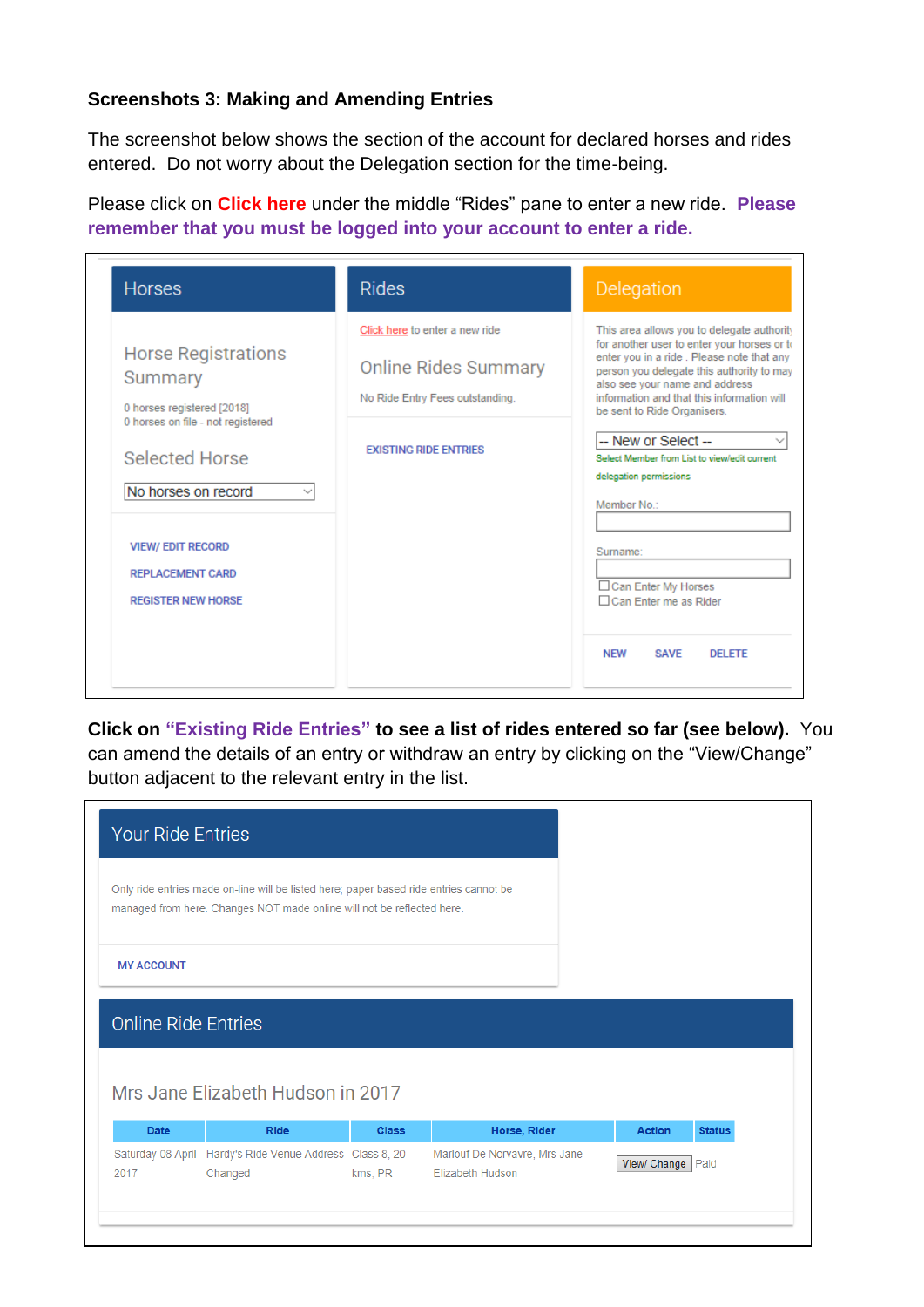**To enter a new ride,** you can display the list of rides for the current season by going to Rides > List of Rides in the main EGB website [\(www.endurancegb.co.uk\)](http://www.endurancegb.co.uk/). You can filter the displayed list of rides by Class, Group (local area), Date Range and Ride Name (or a sub-string of Ride Name).

| $\geq$ List of Rides |                                                                                                                                                                                                                                                                                                             |
|----------------------|-------------------------------------------------------------------------------------------------------------------------------------------------------------------------------------------------------------------------------------------------------------------------------------------------------------|
|                      | When entering a ride, you can opt to download your ride info OR receive it by post.<br>Please remember to pay for any rides entered as soon as possible, any delays may cause your entry to be rejected<br>The discount for Young Riders and Juniors will now be applied automatically on all ride entries. |
|                      | Note: If you were a member last year, you must have renewed your membership for this year before you can enter rides at members rates.<br>Please go to your account page if you have not yet renewed.                                                                                                       |
| Type of Ride         | Future Rides $\vee$                                                                                                                                                                                                                                                                                         |
| Class                | Any                                                                                                                                                                                                                                                                                                         |
| Group                | All<br>$\check{ }$                                                                                                                                                                                                                                                                                          |
| From                 | $\checkmark$<br>lan                                                                                                                                                                                                                                                                                         |
| To                   | Dec $\vee$                                                                                                                                                                                                                                                                                                  |
| Year                 | This Year $\vee$                                                                                                                                                                                                                                                                                            |
| <b>Name Contains</b> |                                                                                                                                                                                                                                                                                                             |
| Apply Filter         |                                                                                                                                                                                                                                                                                                             |

Here is a result of a search. You can select the ride to be entered by clicking on its name (in blue, see below). Please remember that you must be logged into your account to enter a ride.

| (Note: To sort, click on a column heading)                                       |                                                   |                         |
|----------------------------------------------------------------------------------|---------------------------------------------------|-------------------------|
| <b>Date</b>                                                                      | <b>Ride</b>                                       | <b>Group</b>            |
| Sunday 02 April 2017                                                             | Graffham Down                                     | South East              |
|                                                                                  | <b>ONLINE ENTRIES, OPEN. Late Entries Invited</b> |                         |
| Sunday 02 April 2017                                                             | <b>Thoresby Hall</b>                              | Nottinghamshire         |
|                                                                                  | <b>ONLINE ENTRIES, OPEN. Late Entries Invited</b> |                         |
| Saturday 08 April 2017                                                           | Hardy's Ride Venue Address Changed                | Wessex                  |
|                                                                                  | <b>ONLINE ENTRIES, OPEN. Late Entries Invited</b> |                         |
| Sunday 09 April 2017                                                             | The Clent Hills                                   | <b>Heart of England</b> |
|                                                                                  | <b>ONLINE ENTRIES, OPEN. Late Entries Invited</b> |                         |
| Sunday 09 April 2017                                                             | Durham Valleys Ride                               | Durham and Teeside      |
|                                                                                  | <b>ONLINE ENTRIES, OPEN. Late Entries Invited</b> |                         |
| Friday/Saturday/Sunday 14/15/16 April 2017 Spring Kings Forest *** Major Ride*** |                                                   | Iceni                   |